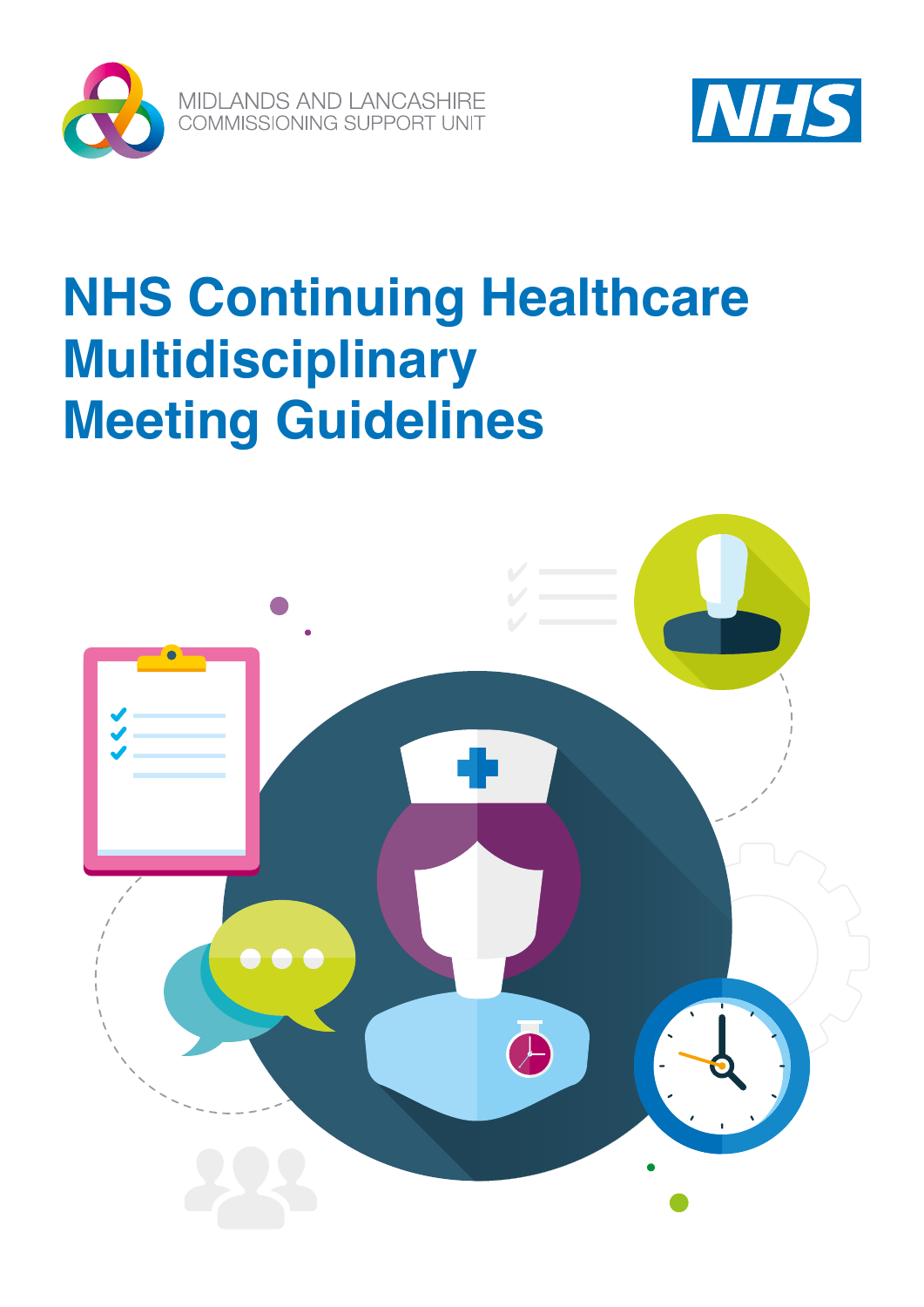**This information outlines what to expect at a multidisciplinary team meeting and may be sent out in advance of the meeting to patients/families and professionals or used by the person leading the assessment (lead assessor) as a guide.** 

Multidisciplinary teams are made up of a variety of expert healthcare professionals who have specialised knowledge and training in specific areas.

The lead assessor may have arranged to meet with the patient or their family before the meeting to discuss the following procedure, although this may not be possible in all cases.

The meeting will generally be overseen by a health professional on behalf of the Clinical Commissioning Group (CCG). A CCG is the organisation led by General Practitioners and other health professionals that manages healthcare services for the local population. The meeting will last approximately two hours, depending on the amount of information to be shared.

## **Format of the meeting**

- 1. Please switch off mobile phones and ensure all attendees sign the attendance record
- 2. Introductions will be made by all present
- 3. Introduction by lead assessor and explanation of their role
- 4. Lead assessor will explain the purpose of the meeting, which is:
	- To complete the Decision Support Tool, which will collect all the information from your assessments to help decide whether you are eligible for continuing healthcare
	- For the multidisciplinary team members involved with the patient to make a recommendation as to whether or not the patient has a 'primary health need' and therefore meets the Department of Health criteria for NHS continuing healthcare funding
	- To obtain evidence and contributions from health and social care professionals involved in your care to support the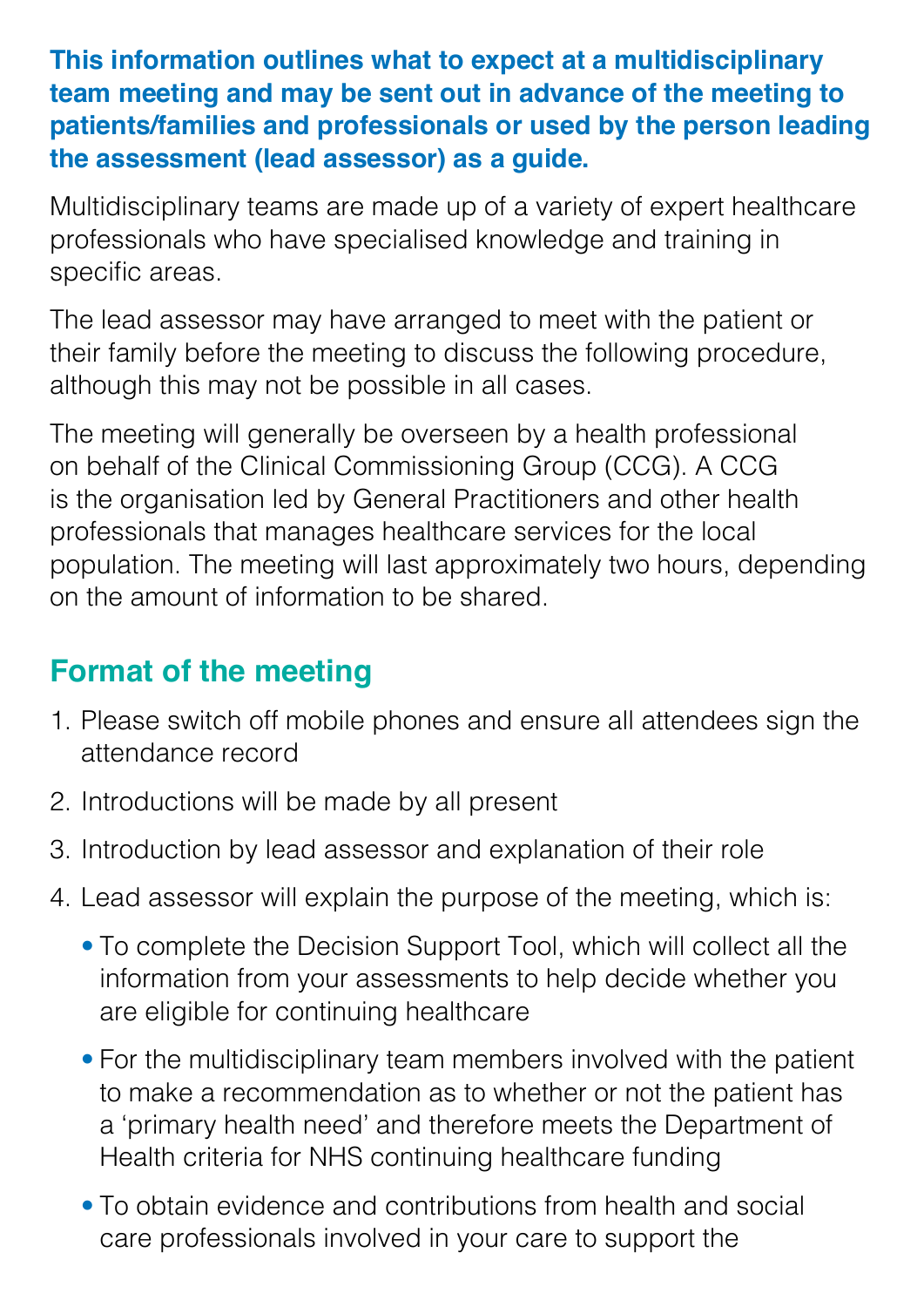recommendation in the form of specialist assessments, together with any professional records/risk assessmets and any other documents that are of relevance.

- 5. The lead assessor will collate all evidence presented, for summarising into the decision support tool
- 6. Throughout the meeting the patient / family / advocate will be invited to contribute to the discussion and add any further information they feel is relevant this could be either verbal or written information.– this will be documented by the lead assessor
- 7. Historical information can assist professionals but it is on the current level of need on which the decision as to whether an individual has a 'primary health need' will be made
- 8. The professionals may take a break from the meeting to consider all the information gathered in the Decision Support Tool and make their recommendations on eligibility. Following this short break the patient /family/advocate will be informed verbally of the recommendation of the team
- 9. Evidence and recommendations will then be submitted to NHS Midlands and Lancashire Commissioning Support Unit (CSU) for agreement on behalf of the CCG. The CSU works on behalf of the CCG and provides a support service for continuing healthcare

## **The eligibility decision**

The decision regarding eligibility will be ratified (approved) by the CSU who will check that the process has been followed correctly and the evidence submitted supports the recommendation made by the professionals.

The CSU on behalf of the CCG will inform the patient or their representative of this decision in writing.

The patient has the right to ask for a review if they consider that either the Department of Health's continuing healthcare process has not been followed or the criteria of having a "primary health need" has not been properly applied. Information on how to request a review will be included in the outcome letter from the CSU.